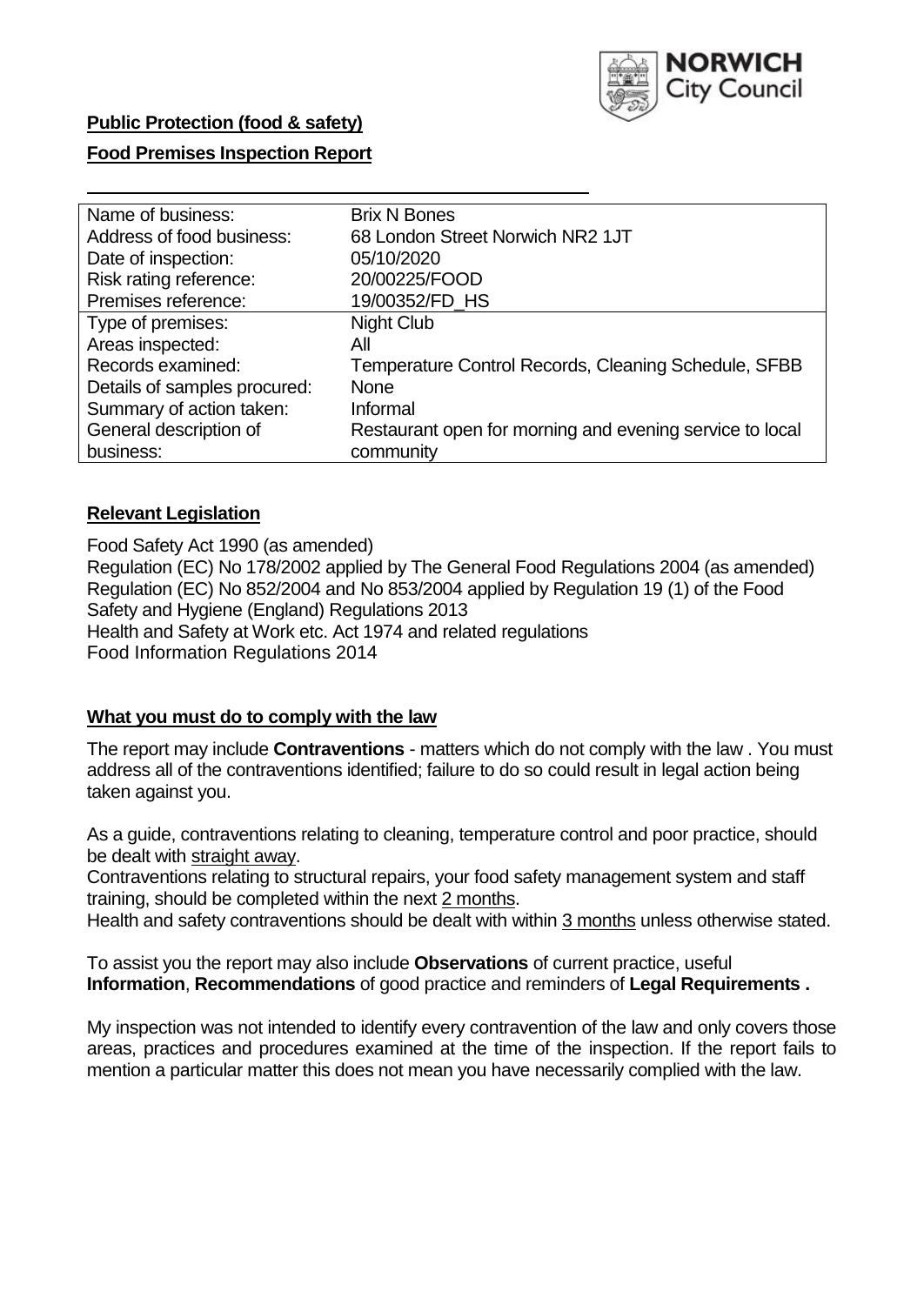# **FOOD SAFETY**

### **How we calculate your Food Hygiene Rating:**

 The food safety section has been divided into the three areas which you are scored against for the hygiene rating: 1. food hygiene and safety procedures, 2. structural requirements and 3. confidence in management/control procedures. Each section begins with a summary of what was observed and the score you have been given. Details of how these scores combine to produce your overall food hygiene rating are shown in the table.

| <b>Compliance Area</b>                     |          |    |                | <b>You Score</b> |                |    |           |    |          |  |  |
|--------------------------------------------|----------|----|----------------|------------------|----------------|----|-----------|----|----------|--|--|
| <b>Food Hygiene and Safety</b>             |          |    | $\Omega$       | 5                | 10             | 15 | 20        | 25 |          |  |  |
| <b>Structure and Cleaning</b>              |          |    | $\Omega$       | 5                | 10             | 15 | 20        | 25 |          |  |  |
| Confidence in management & control systems |          |    | $\overline{0}$ | 5                | 10             | 15 | 20        | 30 |          |  |  |
|                                            |          |    |                |                  |                |    |           |    |          |  |  |
| <b>Your Total score</b>                    | $0 - 15$ | 20 | $25 - 30$      |                  | $35 - 40$      |    | $45 - 50$ |    | > 50     |  |  |
| Your Worst score                           | 5        | 10 | 10             |                  | 15             |    | 20        |    |          |  |  |
|                                            |          |    |                |                  |                |    |           |    |          |  |  |
| <b>Your Rating is</b>                      | 5        | 4. | 3              |                  | $\overline{2}$ |    |           |    | $\Omega$ |  |  |

Your Food Hygiene Rating is 5 - a very good standard

000005

# **1. Food Hygiene and Safety**

 attention.Your staff are suitably supervised and trained. Your records are appropriate and You have a good track record. There are some minor contraventions which require your generally maintained. **(Score 5)** 

### Contamination risks

 **Contravention** The following exposed food to the general risk of cross-contamination with bacteria or allergens or its physical contamination with dirt, foreign objects or chemicals:

• worn chopping boards

**Observation** I was pleased to see you were able to demonstrate effective controls to prevent cross-contamination.

#### Hand-washing

**Observation** I was pleased to see hand washing was well managed.

### Temperature Control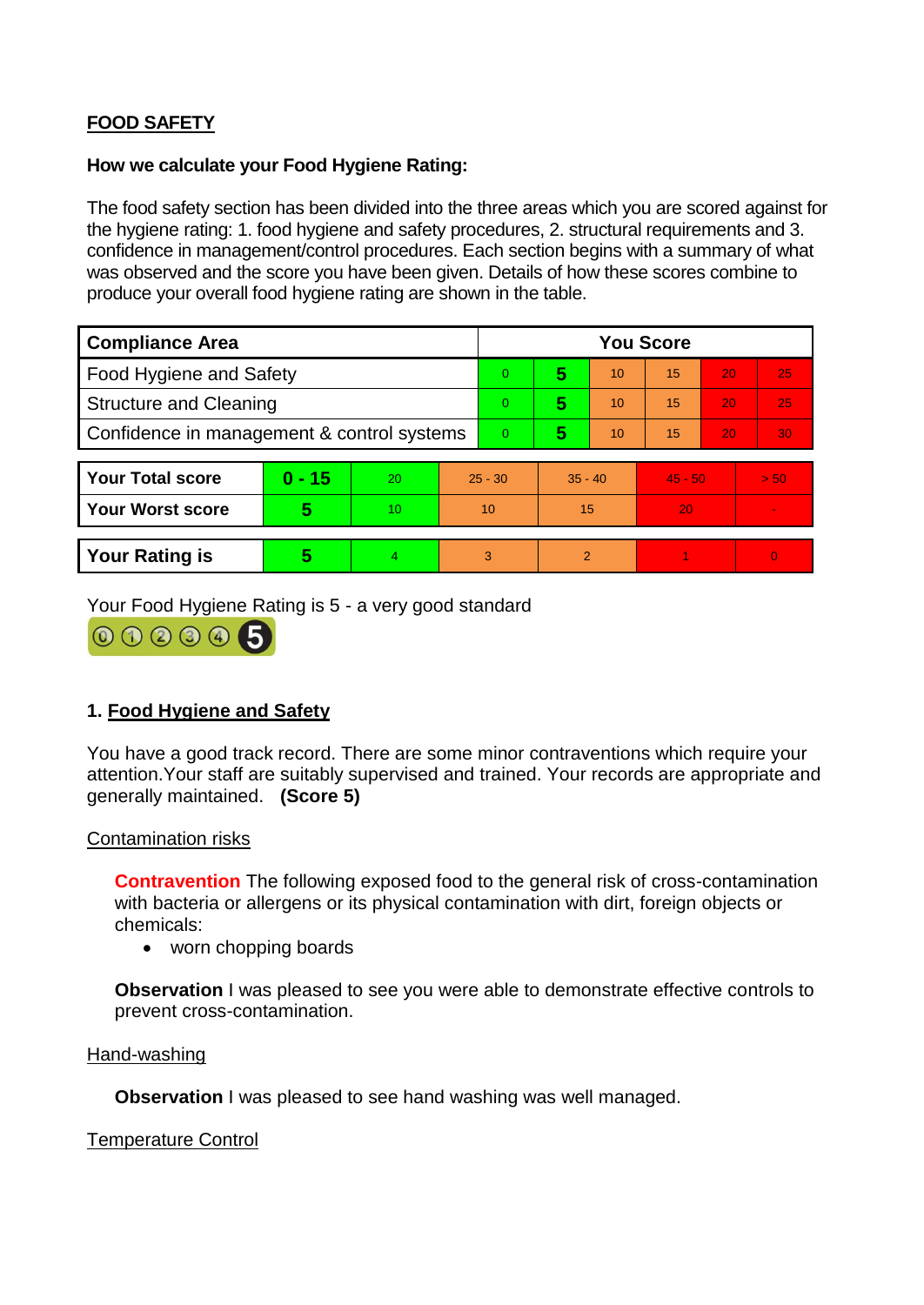survival by applying appropriate temperature controls at points critical to food safety **Observation** I was pleased to see you were able to limit bacterial growth and/or and that you were monitoring temperatures.

# **2. Structure and Cleaning**

The structure facilities and standard of cleaning and maintenance are all of a good standard and only minor repairs and/or improvements are required. Pest control and waste disposal provisions are adequate. The minor contraventions require your attention. **(Score 5)** 

## Cleaning of Structure

**Contravention** The following items were dirty and require more frequent and thorough cleaning:

• Broom heads were dirty.

**Observation** The kitchen had been well maintained and the standard of cleaning was very good.

### **Maintenance**

**Contravention** The following had not been suitably maintained and must be repaired or replaced:

- floor surfaces
- damaged cladding above bar area. I acknowledge that you are awaiting a contractor to re-afix mirrored tiling to this area.

### Facilities and Structural provision

 **Observation** I was pleased to see the premises had been well maintained and that adequate facilities had been provided.

### Pest Control

**Contravention** Pest proofing is inadequate particularly in the following areas:

• mesh fitted to exterior extraction vent in main kitchen was not sufficiently small enough to prevent possible access by pests i.e. flies. You informed that this was to be addressed by a contractor in the coming days. (I noted scaffolding used by your contractor that was carrying out external works to the premises)

### **3. Confidence in Management**

 Your records are appropriate and generally maintained. You have a good track record. A food safety management system is in place and you demonstrate a very good standard of compliance with the law. You have a good track record. There are some minor contraventions which require your attention.Your staff are suitably supervised and trained. There are some minor contraventions which require your attention. **(Score 5)**